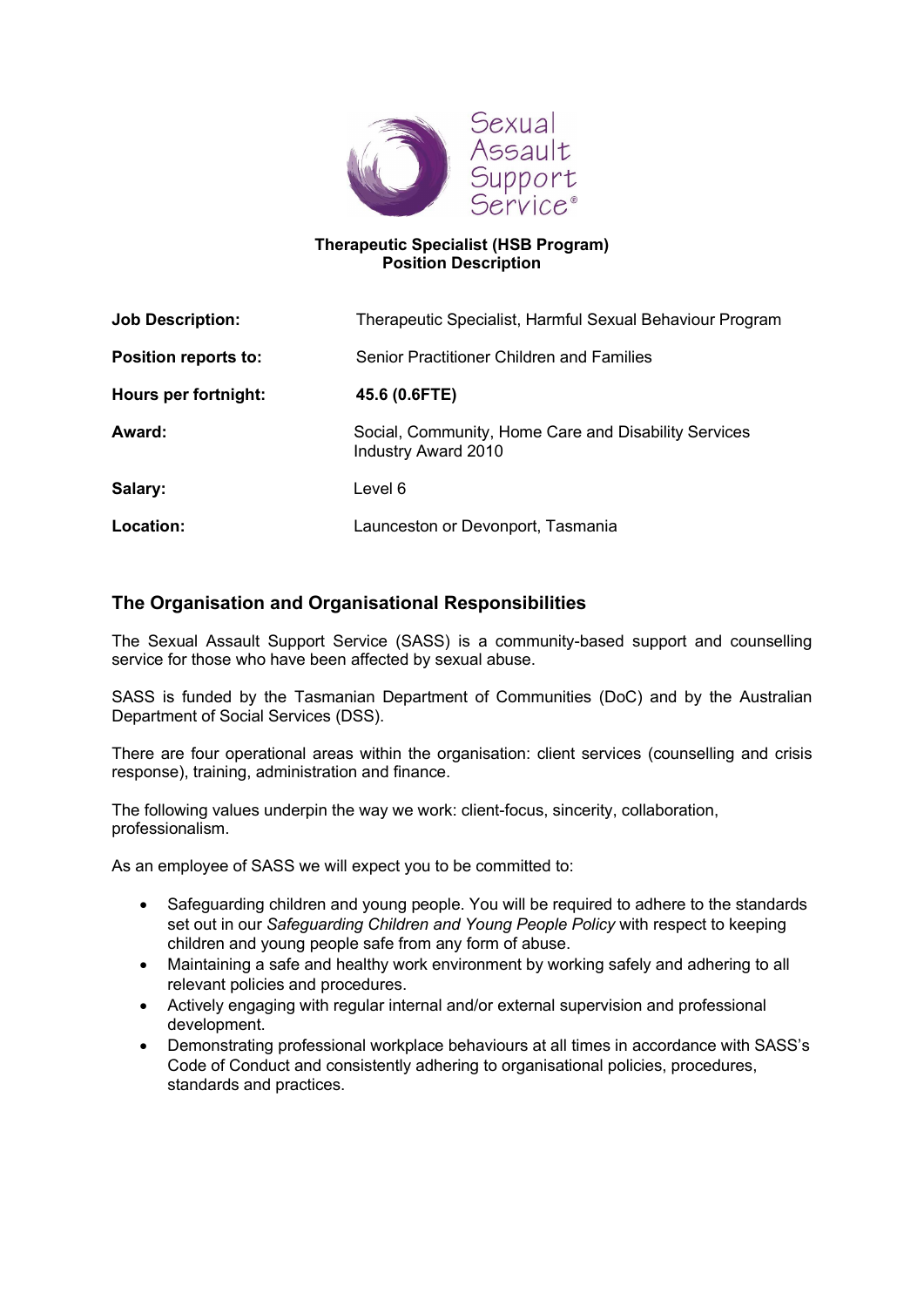## PRIMARY FUNCTIONS

The Therapeutic Specialist HSB position is responsible for:

- Providing assessment, case planning and case management services to children and young people displaying problematic and harmful sexual behaviours.
- Providing individual, family and group counselling and support services to children and young people, their families and other professionals involved in their support.
- Supporting a case load of clients involving an average of three client appointments per working day.
- Co-ordinating with Mission Australia to ensure cross-agency responses meet the needs of children and young people including advocacy, crisis and court support.
- Liaising with child safety agencies regarding children at risk of sexual abuse or harm.
- Providing effective client hand-over to other SASS staff and the Senior Practitioner.
- Participating with other SASS and Mission Australia workers in providing a professional, flexible and responsive team environment.
- Undertaking regular case reviews, professional development activities and supervision.
- Contributing to the ongoing development of SASS policies and programs within a continuous quality improvement framework.

## LEVEL OF RESPONSIBILITY

The Therapeutic Specialist (HSB) will:

- Work under the direction of a Senior Practitioner
- Work as a collaborative member of the SASS Team
- Exercise initiative and sound judgement in setting priorities, planning and managing their work load
- Adhere to all SASS policies and procedures, including the Code of Conduct.
- Exercise initiative and sound judgement where procedures are not clearly defined
- Raise issues or concerns with the Senior Practitioner or Manager Services and Policy as soon as practicable.

## QUALIFICATIONS, TRAINING AND EXPERIENCE

#### Essential

- Understanding of issues associated with sexual assault and harm
- Thorough understanding of child development
- Working knowledge of trauma informed practice
- A commitment to social justice
- Degree in counselling, psychology, social work or similar with eligibility for membership of the relevant professional association (APS, AASW or PACFA).
- Relevant post graduation human services experience
- A National Police Check
- Working With Children Registration
- Computer literacy

#### Desirable

- Relevant post-graduate qualification
- Knowledge of harmful sexual behaviours in children and young people and protective behaviour skills
- Training/experience in working with children and adolescents; Aboriginal and Torres Strait Islander people; people with disabilities; members of CALD communities; and/or male clients
- Current driver's licence